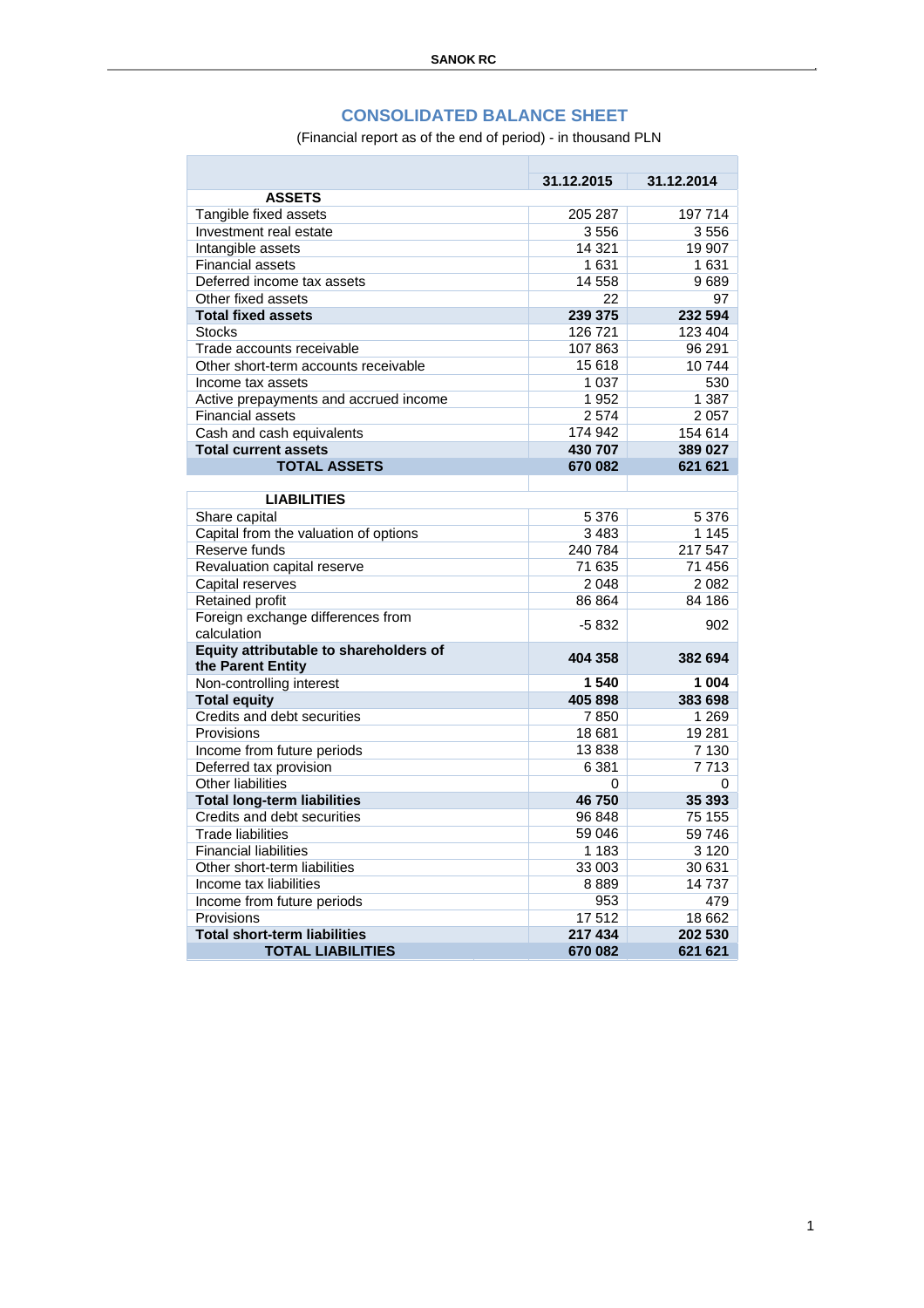|                                                   | in thousand PLN          |                          |  |
|---------------------------------------------------|--------------------------|--------------------------|--|
|                                                   | 01.01.2015<br>31.12.2015 | 01.01.2014<br>31.12.2014 |  |
| Sales revenue                                     | 903 527                  | 768 610                  |  |
| Cost of sales                                     | 682 428                  | 580 357                  |  |
| <b>Gross profit on sales</b>                      | 221 099                  | 188 253                  |  |
| Selling cost                                      | 35 910                   | 34 393                   |  |
| General and administrative expenses               | 73 562                   | 45 779                   |  |
| <b>Core business result</b>                       | 111 627                  | 108 081                  |  |
| Other operating income                            | 27 667                   | 4 2 9 1                  |  |
| Other operating expenses                          | 22 676                   | 4 4 2 5                  |  |
| <b>Operating result</b>                           | 116 618                  | 107 947                  |  |
| Financial income                                  | 4 3 3 1                  | 4865                     |  |
| <b>Financial expenses</b>                         | 2 0 0 2                  | 4883                     |  |
| Result of hyperinflation                          | 0                        | 666                      |  |
| Pre-tax profit                                    | 118 947                  | 108 595                  |  |
| Income tax                                        | 21 359                   | 22 843                   |  |
| of witch                                          |                          |                          |  |
| current                                           | 27207                    | 24 6 24                  |  |
| deferred                                          | $-5848$                  | $-1781$                  |  |
| <b>Net profit</b>                                 | 97 588                   | 85752                    |  |
|                                                   |                          |                          |  |
| attributable to shareholders of the Parent Entity | 96 985                   | 85 696                   |  |
| attributable to non-controlling interest          | 603                      | 56                       |  |
|                                                   |                          |                          |  |
| Weighted-average number of shares                 | 26 881 922               | 26 881 922               |  |
| Earnings per share                                | 3,61                     | 3,19                     |  |
| Weighted-average diluted number of shares         | 27 957 194               | 27 070 463               |  |
| Diluted earnings per share                        | 3,47                     | 3,17                     |  |
|                                                   |                          |                          |  |
| Revenue from sales of products                    | 813 228                  | 697 211                  |  |
| Revenue from sales of goods and materials         | 64 291                   | 57 679                   |  |
| Other revenues                                    | 26 008                   | 13720                    |  |
| <b>Total sales revenue including</b>              | 903 527                  | 768 610                  |  |
| of witch                                          |                          |                          |  |
| revenue generated locally                         | 268 941                  | 263 350                  |  |
| revenues from foreign contractors                 | 634 586                  | 505 260                  |  |

## **CONSOLIDATED PROFIT AND LOSS ACCOUNT**